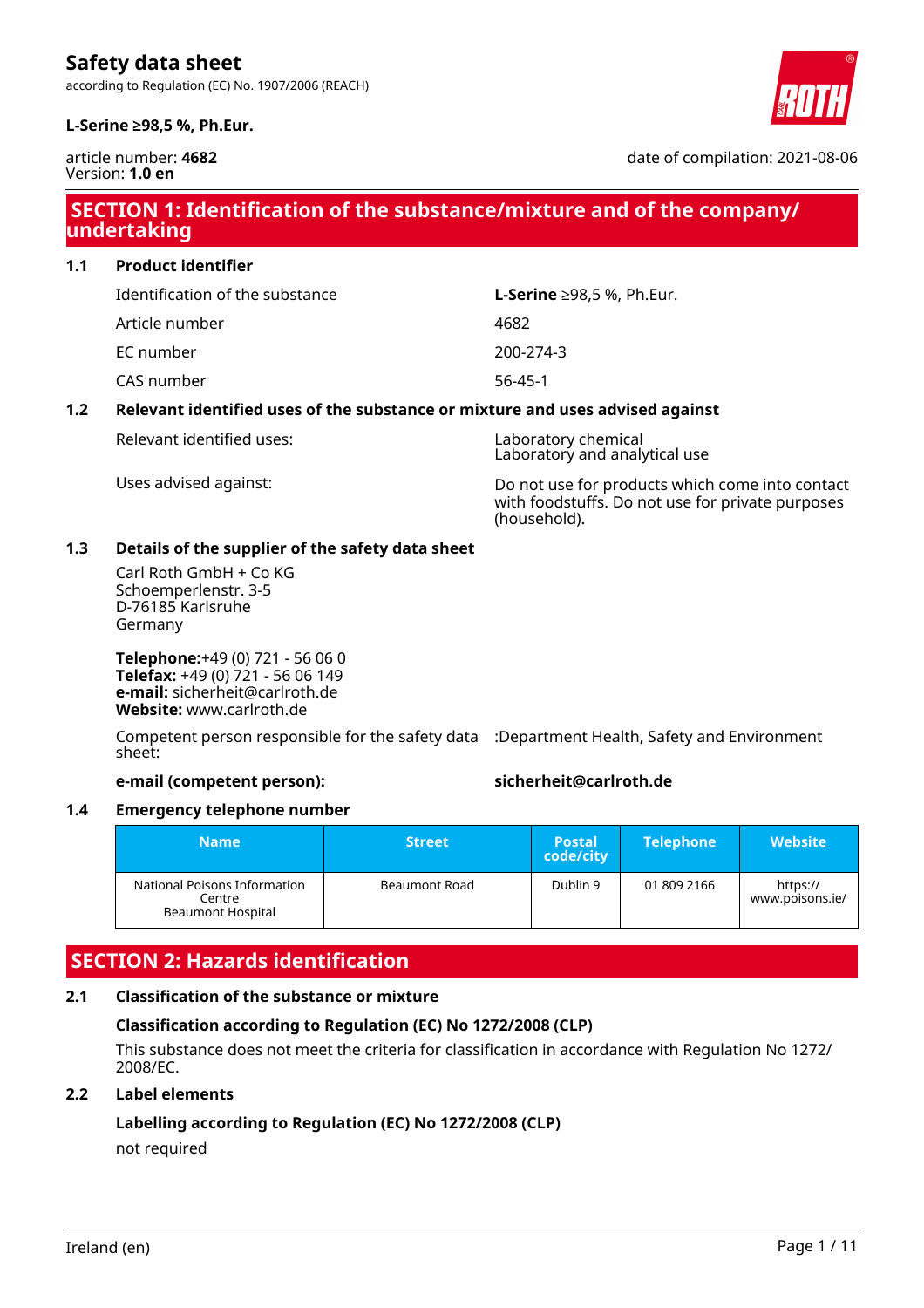according to Regulation (EC) No. 1907/2006 (REACH)

#### **L-Serine ≥98,5 %, Ph.Eur.**

article number: **4682**

#### **2.3 Other hazards**

#### **Results of PBT and vPvB assessment**

According to the results of its assessment, this substance is not a PBT or a vPvB.

# **SECTION 3: Composition/information on ingredients**

#### **3.1 Substances**

| Name of substance | L-Serine                |
|-------------------|-------------------------|
| Molecular formula | $C_3H_7NO_3$            |
| Molar mass        | 105,1 $9/_{\text{mol}}$ |
| CAS No            | $56 - 45 - 1$           |
| EC No             | 200-274-3               |

# **SECTION 4: First aid measures**

#### **4.1 Description of first aid measures**



#### **General notes**

Take off contaminated clothing.

**Following inhalation**

Provide fresh air.

#### **Following skin contact**

Rinse skin with water/shower.

### **Following eye contact**

Rinse cautiously with water for several minutes.

#### **Following ingestion**

Rinse mouth. Call a doctor if you feel unwell.

# **4.2 Most important symptoms and effects, both acute and delayed** Symptoms and effects are not known to date.

# **4.3 Indication of any immediate medical attention and special treatment needed** none

# **SECTION 5: Firefighting measures**

**5.1 Extinguishing media**





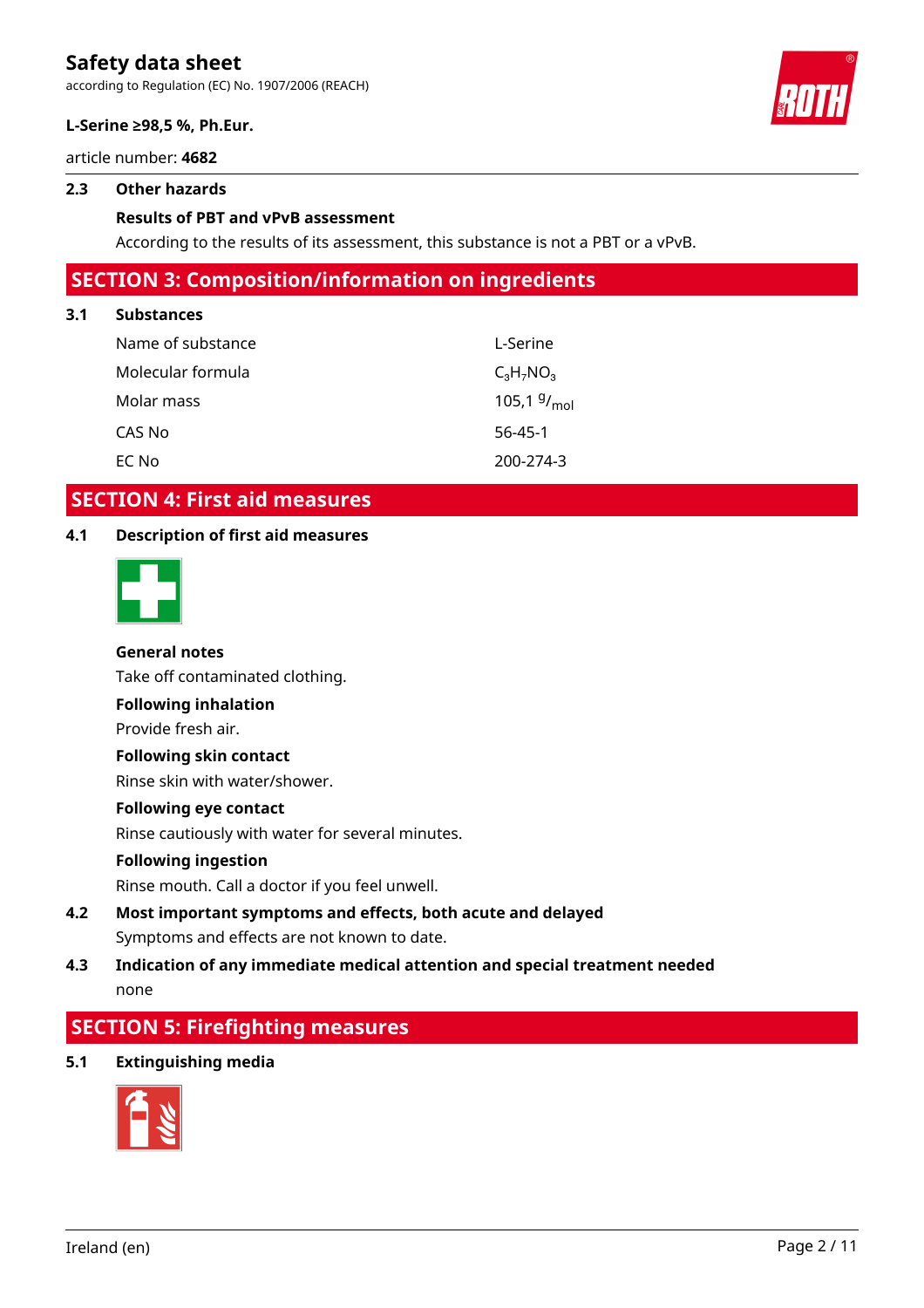according to Regulation (EC) No. 1907/2006 (REACH)



article number: **4682**

#### **Suitable extinguishing media**

co-ordinate firefighting measures to the fire surroundings water, foam, alcohol resistant foam, dry extinguishing powder, ABC-powder

#### **Unsuitable extinguishing media**

water jet

#### **5.2 Special hazards arising from the substance or mixture**

Combustible.

#### **Hazardous combustion products**

In case of fire may be liberated: Nitrogen oxides (NOx), Carbon monoxide (CO), Carbon dioxide (CO₂)

#### **5.3 Advice for firefighters**

In case of fire and/or explosion do not breathe fumes. Fight fire with normal precautions from a reasonable distance. Wear self-contained breathing apparatus.

# **SECTION 6: Accidental release measures**

#### **6.1 Personal precautions, protective equipment and emergency procedures**



#### **For non-emergency personnel**

Control of dust.

#### **6.2 Environmental precautions**

Keep away from drains, surface and ground water.

#### **6.3 Methods and material for containment and cleaning up**

#### **Advice on how to contain a spill**

Covering of drains. Take up mechanically.

#### **Advice on how to clean up a spill**

Take up mechanically.

#### **Other information relating to spills and releases**

Place in appropriate containers for disposal.

#### **6.4 Reference to other sections**

Hazardous combustion products: see section 5. Personal protective equipment: see section 8. Incompatible materials: see section 10. Disposal considerations: see section 13.

# **SECTION 7: Handling and storage**

# **7.1 Precautions for safe handling**

No special measures are necessary.

#### **Advice on general occupational hygiene**

Keep away from food, drink and animal feedingstuffs.

#### **7.2 Conditions for safe storage, including any incompatibilities**

Keep container tightly closed.

#### **Incompatible substances or mixtures**

Observe hints for combined storage.

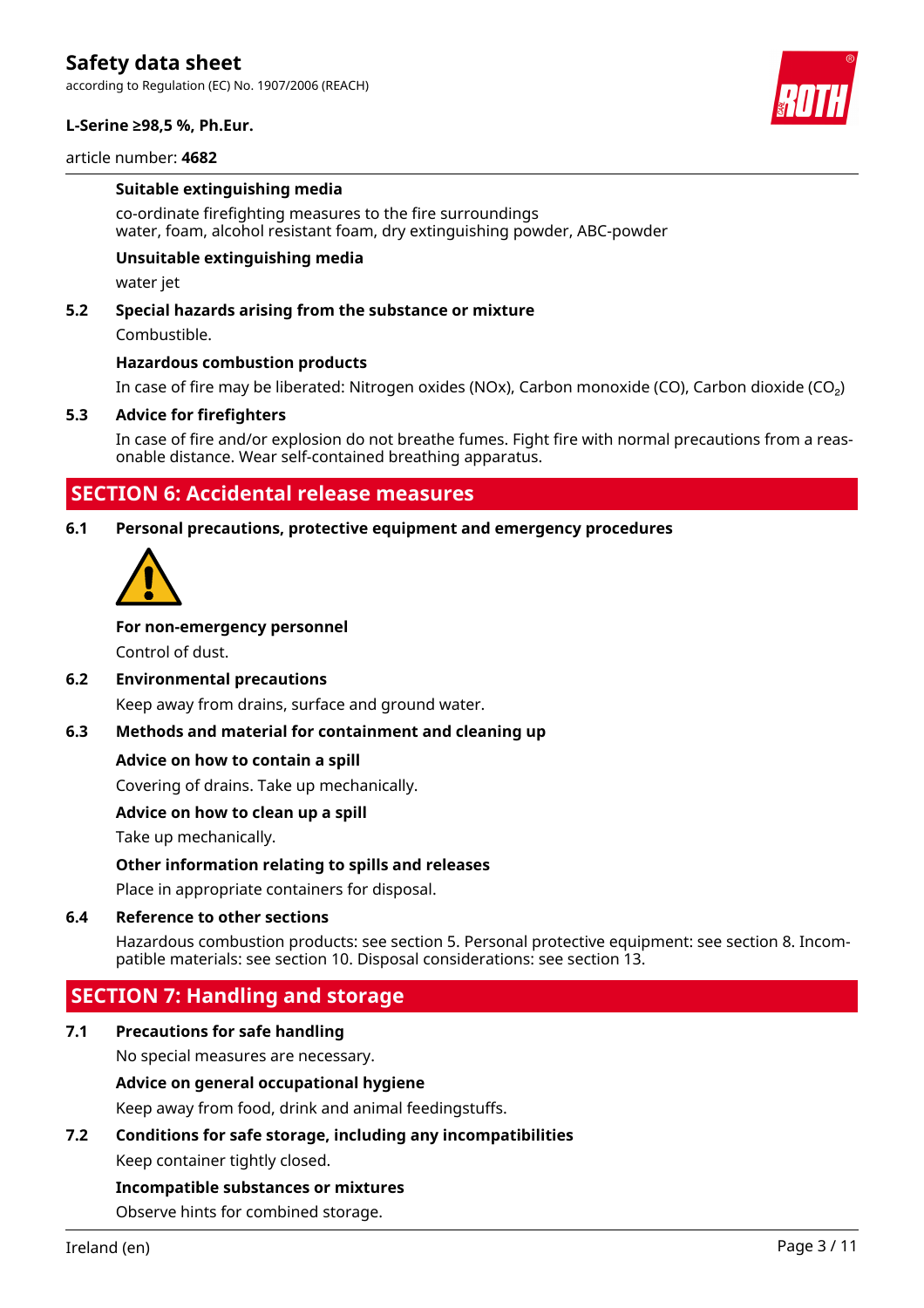according to Regulation (EC) No. 1907/2006 (REACH)

#### **L-Serine ≥98,5 %, Ph.Eur.**

article number: **4682**

#### **Consideration of other advice:**

#### **Ventilation requirements**

Use local and general ventilation.

### **7.3 Specific end use(s)**

No information available.

# **SECTION 8: Exposure controls/personal protection**

#### **8.1 Control parameters**

#### **National limit values**

#### **Occupational exposure limit values (Workplace Exposure Limits)**

| <b>Coun</b><br>try | <b>Name of agent</b> | <b>CAS No</b> | Identifi-<br><b>er</b> | <b>TWA</b><br>[mg/<br>$\mathbf{m}^{\mathbf{3}}$ ] | <b>STEL</b><br>$\begin{bmatrix} mg/\\ m^3 \end{bmatrix}$ | Ceil-<br>ing-C<br>$\begin{bmatrix} \bar{\text{mg}}/ \text{m}^3 \end{bmatrix}$ | Nota-<br>tion | <b>Source</b>           |
|--------------------|----------------------|---------------|------------------------|---------------------------------------------------|----------------------------------------------------------|-------------------------------------------------------------------------------|---------------|-------------------------|
| IE                 | dusts non-specific   |               | <b>OELV</b>            | 10                                                |                                                          |                                                                               |               | S.I. No. 619<br>of 2001 |
| IE                 | dusts non-specific   |               | <b>OELV</b>            | 4                                                 |                                                          |                                                                               |               | S.I. No. 619<br>of 2001 |

#### **Notation**

Ceiling-C Ceiling value is a limit value above which exposure should not occur i Inhalable fraction r Respirable fraction<br>STEL Short-term exposui STEL Short-term exposure limit: a limit value above which exposure should not occur and which is related to a 15 minute period (unless otherwise specified) TWA Time-weighted average (long-term exposure limit): measured or calculated in relation to a reference period of 8 hours time-weighted average (unless otherwise specified)

#### **8.2 Exposure controls**

#### **Individual protection measures (personal protective equipment)**

#### **Eye/face protection**



Use safety goggle with side protection.

#### **Skin protection**



#### **• hand protection**

Wear suitable gloves. Chemical protection gloves are suitable, which are tested according to EN 374.

## **• type of material**

NBR (Nitrile rubber)

#### **• material thickness**

>0,11 mm

#### **• breakthrough times of the glove material**

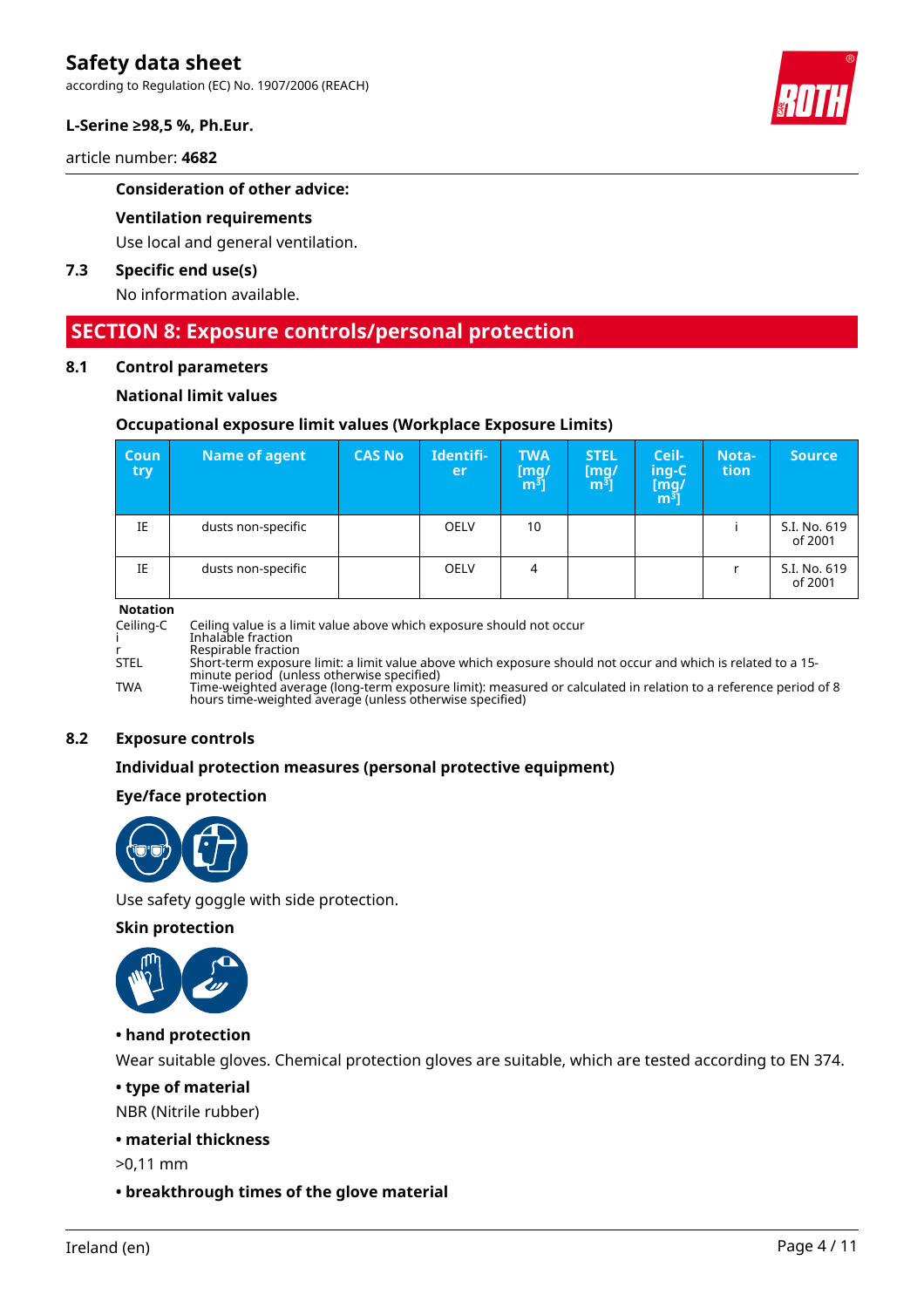according to Regulation (EC) No. 1907/2006 (REACH)

#### **L-Serine ≥98,5 %, Ph.Eur.**

article number: **4682**



#### >480 minutes (permeation: level 6)

#### **• other protection measures**

Take recovery periods for skin regeneration. Preventive skin protection (barrier creams/ointments) is recommended.

#### **Respiratory protection**



Respiratory protection necessary at: Dust formation. Particulate filter device (EN 143). P1 (filters at least 80 % of airborne particles, colour code: White).

#### **Environmental exposure controls**

Keep away from drains, surface and ground water.

# **SECTION 9: Physical and chemical properties**

#### **9.1 Information on basic physical and chemical properties**

| Physical state                                              | solid                                                        |
|-------------------------------------------------------------|--------------------------------------------------------------|
| Form                                                        | powder, crystalline                                          |
| Colour                                                      | whitish                                                      |
| Odour                                                       | odourless                                                    |
| Melting point/freezing point                                | $215 - 225 °C$                                               |
| Boiling point or initial boiling point and boiling<br>range | not determined                                               |
| Flammability                                                | this material is combustible, but will not ignite<br>readily |
| Lower and upper explosion limit                             | not determined                                               |
| Flash point                                                 | not applicable                                               |
| Auto-ignition temperature                                   | not determined                                               |
| Decomposition temperature                                   | not relevant                                                 |
| pH (value)                                                  | 5,2 – 6,2 (in aqueous solution: 100 $9/$ , 20 °C)            |
| Kinematic viscosity                                         | not relevant                                                 |
| Solubility(ies)                                             |                                                              |
| Water solubility                                            | 370 <sup>g</sup> / <sub>l</sub> at 20 °C                     |
| Partition coefficient                                       |                                                              |
| Partition coefficient n-octanol/water (log value):          | $-3,07$ (TOXNET)                                             |
| Vapour pressure                                             | not determined                                               |
| Density                                                     | not determined                                               |

Ireland (en) Page 5 / 11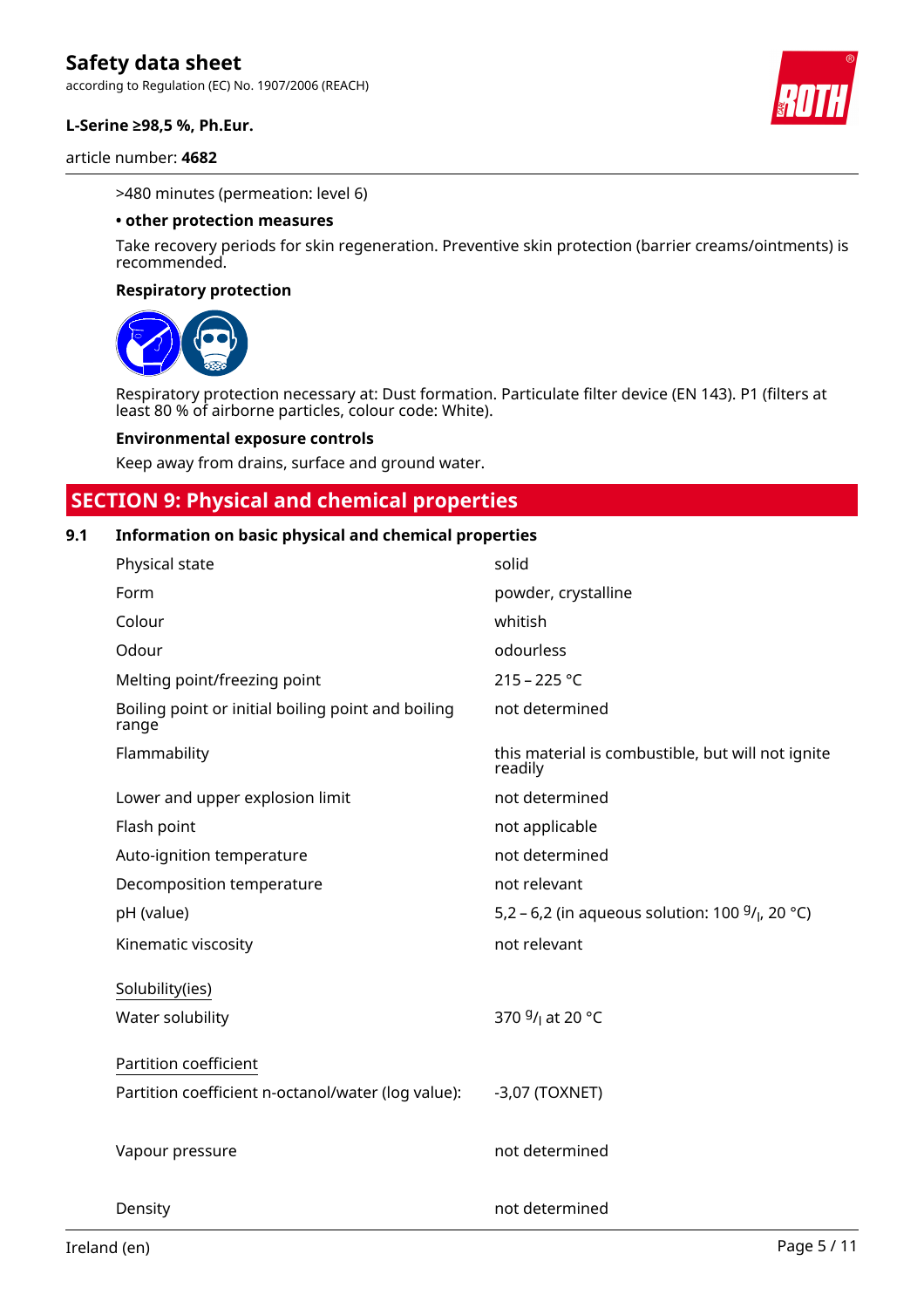according to Regulation (EC) No. 1907/2006 (REACH)

#### **L-Serine ≥98,5 %, Ph.Eur.**

article number: **4682**



| Relative vapour density |                                                        | information on this property is not available                  |  |
|-------------------------|--------------------------------------------------------|----------------------------------------------------------------|--|
|                         | Relative density                                       | 1,6 at 20 °C (water = 1)                                       |  |
|                         | Bulk density                                           | ~ 660 kg/ <sub>m<sup>3</sup></sub>                             |  |
|                         |                                                        |                                                                |  |
|                         | Particle characteristics                               | No data available.                                             |  |
|                         | Other safety parameters                                |                                                                |  |
|                         | Oxidising properties                                   | none                                                           |  |
|                         | <b>Other information</b>                               |                                                                |  |
|                         | Information with regard to physical hazard<br>classes: | hazard classes acc. to GHS<br>(physical hazards): not relevant |  |
|                         | Other safety characteristics:                          | There is no additional information.                            |  |

# **SECTION 10: Stability and reactivity**

#### **10.1 Reactivity**

**9.2 Other information**

The product in the delivered form is not dust explosion capable; the enrichment of fine dust however leads to the danger of dust explosion.

#### **10.2 Chemical stability**

The material is stable under normal ambient and anticipated storage and handling conditions of temperature and pressure.

#### **10.3 Possibility of hazardous reactions**

**Violent reaction with:** strong oxidiser

#### **10.4 Conditions to avoid**

Protect from moisture. Keep away from heat.

#### **10.5 Incompatible materials**

There is no additional information.

#### **10.6 Hazardous decomposition products**

Hazardous combustion products: see section 5.

# **SECTION 11: Toxicological information**

#### **11.1 Information on hazard classes as defined in Regulation (EC) No 1272/2008**

#### **Classification according to GHS (1272/2008/EC, CLP)**

This substance does not meet the criteria for classification in accordance with Regulation No 1272/ 2008/EC.

#### **Acute toxicity**

Shall not be classified as acutely toxic.

#### **Skin corrosion/irritation**

Shall not be classified as corrosive/irritant to skin.

#### **Serious eye damage/eye irritation**

Shall not be classified as seriously damaging to the eye or eye irritant.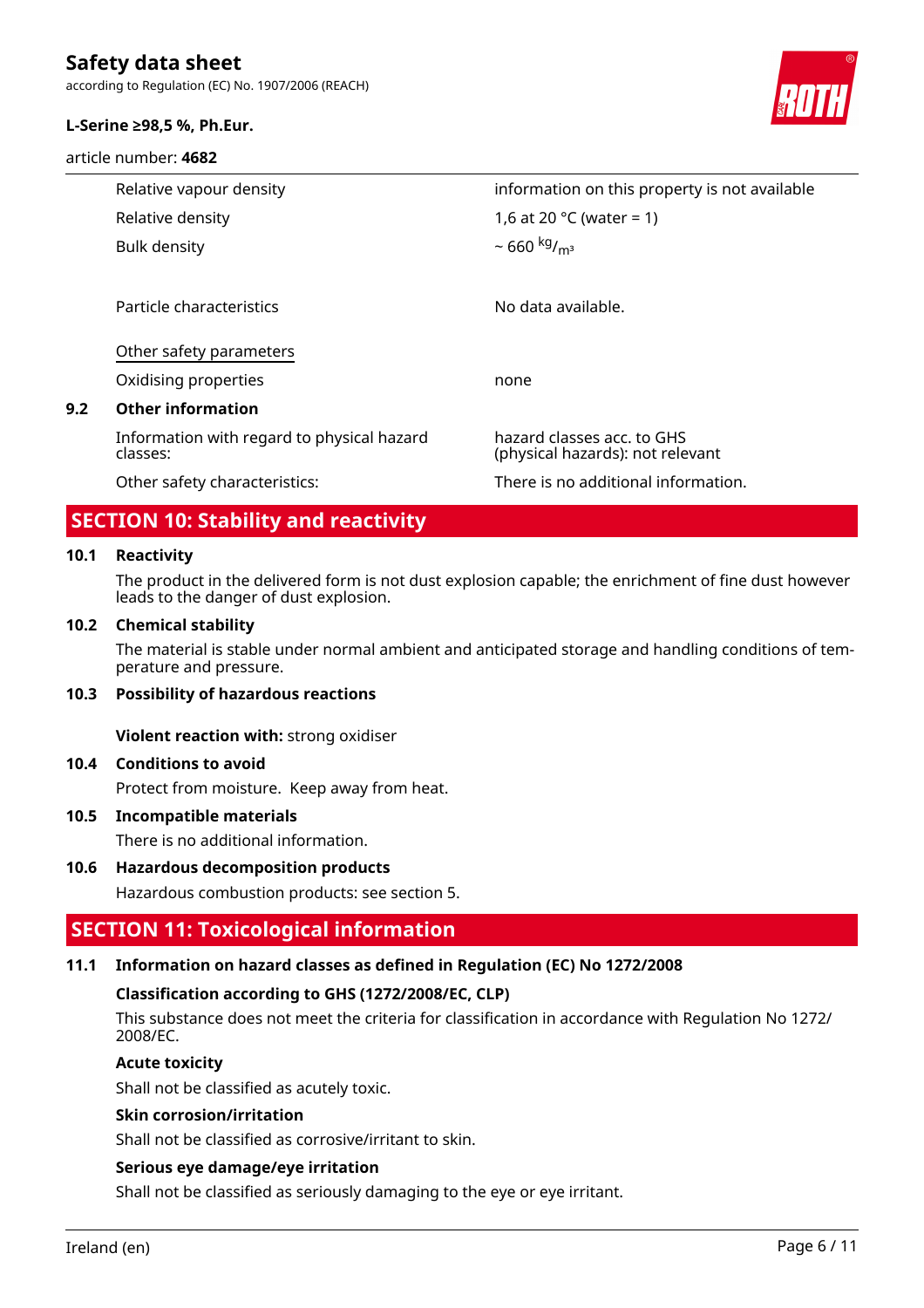according to Regulation (EC) No. 1907/2006 (REACH)

#### **L-Serine ≥98,5 %, Ph.Eur.**

article number: **4682**



### **Respiratory or skin sensitisation**

Shall not be classified as a respiratory or skin sensitiser.

#### **Germ cell mutagenicity**

Shall not be classified as germ cell mutagenic.

#### **Carcinogenicity**

Shall not be classified as carcinogenic.

#### **Reproductive toxicity**

Shall not be classified as a reproductive toxicant.

#### **Specific target organ toxicity - single exposure**

Shall not be classified as a specific target organ toxicant (single exposure).

#### **Specific target organ toxicity - repeated exposure**

Shall not be classified as a specific target organ toxicant (repeated exposure).

#### **Aspiration hazard**

Shall not be classified as presenting an aspiration hazard.

### **Symptoms related to the physical, chemical and toxicological characteristics**

### **• If swallowed**

Data are not available.

#### **• If in eyes**

Data are not available.

**• If inhaled**

Data are not available.

**• If on skin**

Data are not available.

#### **• Other information**

Health effects are not known.

**11.2 Endocrine disrupting properties**

Not listed.

**11.3 Information on other hazards**

There is no additional information.

# **SECTION 12: Ecological information**

### **12.1 Toxicity**

Shall not be classified as hazardous to the aquatic environment.

#### **Biodegradation**

Data are not available.

# **12.2 Process of degradability**

Theoretical Oxygen Demand with nitrification: 1,294  $mg/m<sub>on</sub>$ Theoretical Oxygen Demand: 0,7612  $mg/m<sub>0</sub>$ Theoretical Carbon Dioxide: 1,256 mg/mg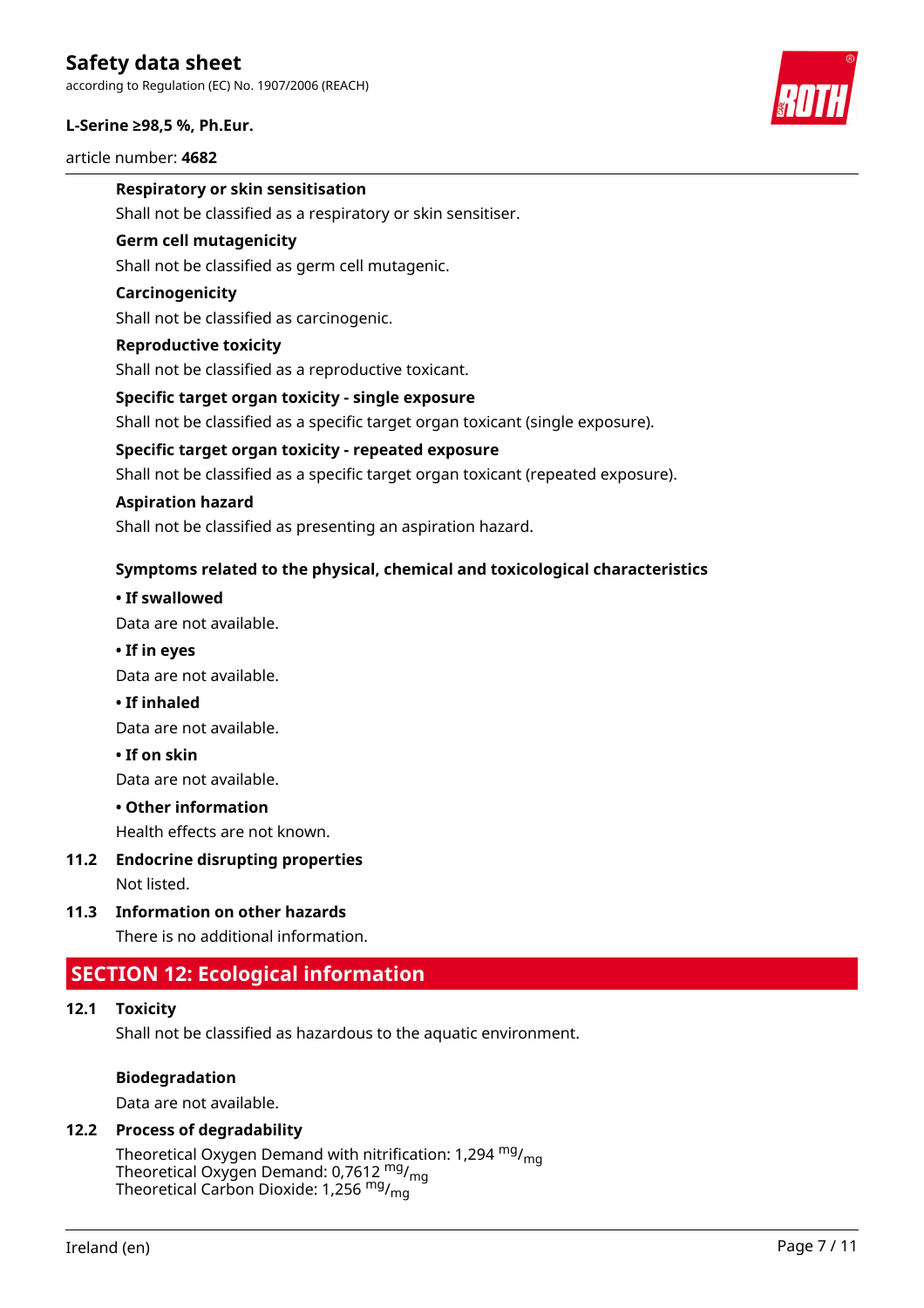according to Regulation (EC) No. 1907/2006 (REACH)



#### **L-Serine ≥98,5 %, Ph.Eur.**

article number: **4682**

# **12.3 Bioaccumulative potential** Does not significantly accumulate in organisms. n-octanol/water (log KOW)  $\vert$  -3,07 (TOXNET)

# **12.4 Mobility in soil**

Data are not available.

- **12.5 Results of PBT and vPvB assessment** Data are not available.
- **12.6 Endocrine disrupting properties** Not listed.
- **12.7 Other adverse effects**

Data are not available.

# **SECTION 13: Disposal considerations**

### **13.1 Waste treatment methods**



Consult the appropriate local waste disposal expert about waste disposal.

#### **Sewage disposal-relevant information**

Do not empty into drains.

#### **13.2 Relevant provisions relating to waste**

The allocation of waste identity numbers/waste descriptions must be carried out according to the EEC, specific to the industry and process. Waste catalogue ordinance (Germany).

#### **13.3 Remarks**

Waste shall be separated into the categories that can be handled separately by the local or national waste management facilities. Please consider the relevant national or regional provisions.

# **SECTION 14: Transport information**

# **14.1 UN number or ID number 14.1 UN number** not subject to transport regulations

- **14.2 UN proper shipping name** not assigned
- **14.3 Transport hazard class(es)** none
- **14.4 Packing group not assigned**
- 

**14.5 Environmental hazards** non-environmentally hazardous acc. to the dangerous goods regulations

**14.6 Special precautions for user**

There is no additional information.

# **14.7 Maritime transport in bulk according to IMO instruments**

The cargo is not intended to be carried in bulk.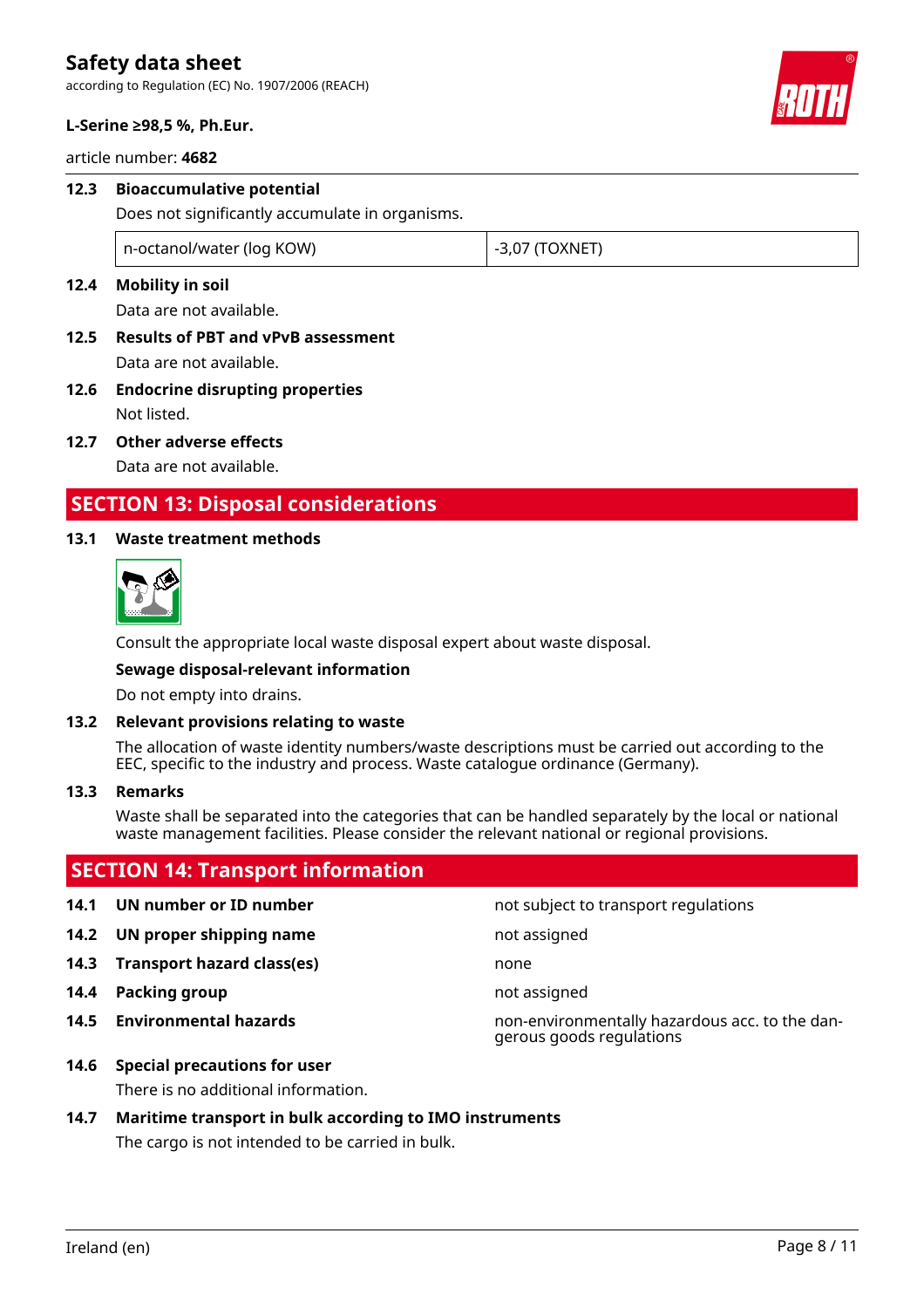### **L-Serine ≥98,5 %, Ph.Eur.**

article number: **4682**



#### **14.8 Information for each of the UN Model Regulations**

### **Transport of dangerous goods by road, rail and inland waterway (ADR/RID/ADN) - Additional information**

Not subject to ADR, RID and ADN.

#### **International Maritime Dangerous Goods Code (IMDG) - Additional information**

Not subject to IMDG.

**International Civil Aviation Organization (ICAO-IATA/DGR) - Additional information** Not subject to ICAO-IATA.

# **SECTION 15: Regulatory information**

#### **15.1 Safety, health and environmental regulations/legislation specific for the substance or mixture**

**Relevant provisions of the European Union (EU)**

#### **Restrictions according to REACH, Annex XVII**

not listed

# **List of substances subject to authorisation (REACH, Annex XIV)/SVHC - candidate list** Not listed.

#### **Seveso Directive**

| 2012/18/EU (Seveso III) |                                       |                                                                                                 |              |  |
|-------------------------|---------------------------------------|-------------------------------------------------------------------------------------------------|--------------|--|
| <b>No</b>               | Dangerous substance/hazard categories | Qualifying quantity (tonnes) for the ap-<br>plication of lower and upper-tier re-<br>quirements | <b>Notes</b> |  |
|                         | not assigned                          |                                                                                                 |              |  |

#### **Deco-Paint Directive**

| VOC content | ገ % |
|-------------|-----|
|             |     |

#### **Industrial Emissions Directive (IED)**

| <b>VOC content</b> | ገ % |
|--------------------|-----|

#### **Directive on the restriction of the use of certain hazardous substances in electrical and electronic equipment (RoHS)**

not listed

#### **Regulation concerning the establishment of a European Pollutant Release and Transfer Register (PRTR)**

not listed

#### **Water Framework Directive (WFD)**

not listed

#### **Regulation on the marketing and use of explosives precursors**

not listed

#### **Regulation on drug precursors**

not listed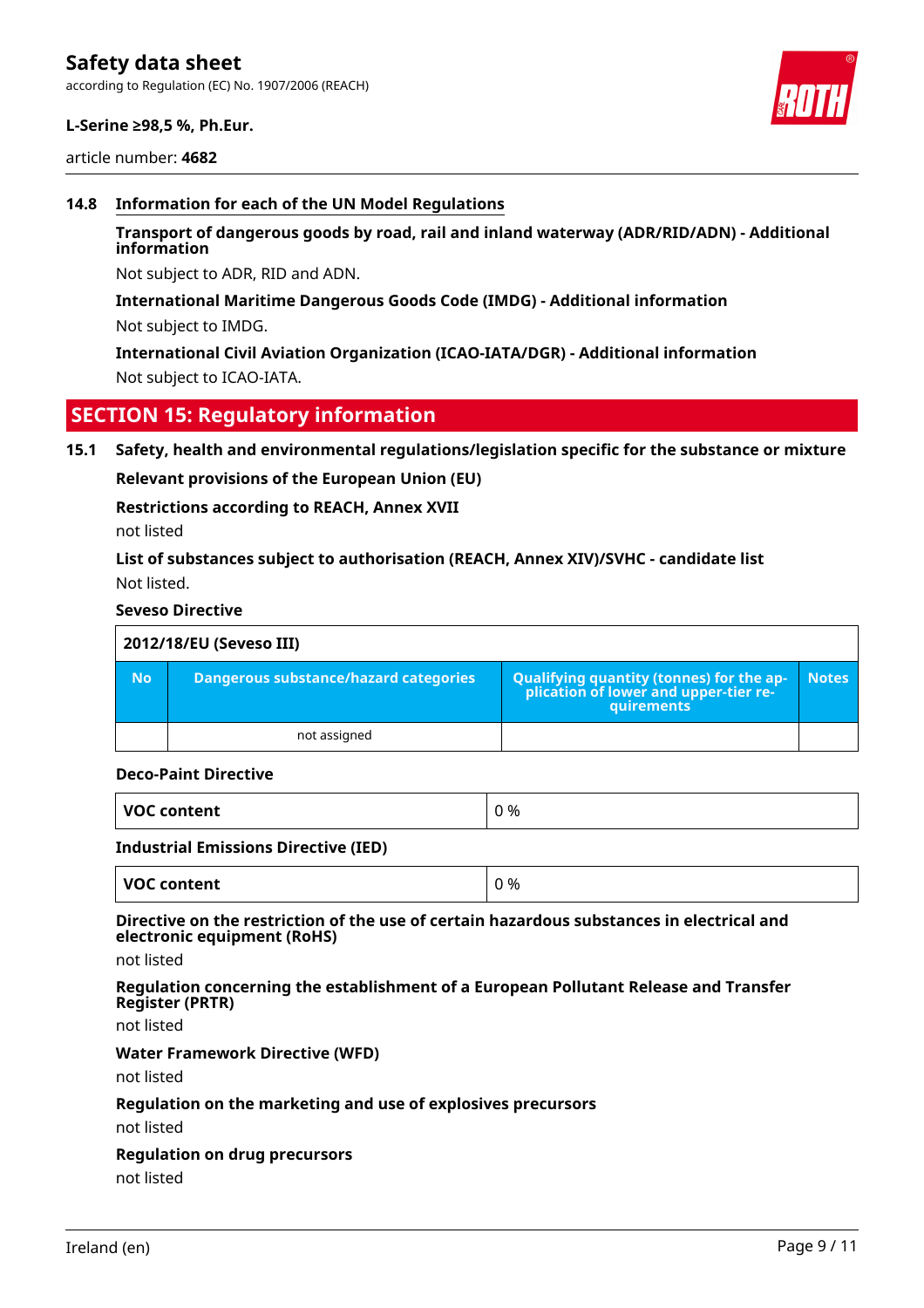according to Regulation (EC) No. 1907/2006 (REACH)

# **L-Serine ≥98,5 %, Ph.Eur.**



### **Regulation on substances that deplete the ozone layer (ODS)**

### not listed

# **Regulation concerning the export and import of hazardous chemicals (PIC)**

not listed

#### **Regulation on persistent organic pollutants (POP)**

not listed

# **National inventories**

| <b>Country</b> | <b>Inventory</b> | <b>Status</b>       |
|----------------|------------------|---------------------|
| AU             | <b>AICS</b>      | substance is listed |
| CA             | <b>DSL</b>       | substance is listed |
| <b>CN</b>      | <b>IECSC</b>     | substance is listed |
| EU             | ECSI             | substance is listed |
| <b>EU</b>      | REACH Reg.       | substance is listed |
| JP             | <b>CSCL-ENCS</b> | substance is listed |
| KR             | KECI             | substance is listed |
| <b>MX</b>      | <b>INSQ</b>      | substance is listed |
| <b>NZ</b>      | NZIoC            | substance is listed |
| PH             | <b>PICCS</b>     | substance is listed |
| TW             | <b>TCSI</b>      | substance is listed |
| US             | <b>TSCA</b>      | substance is listed |

### **Legend**

| <b>AICS</b>  | Australian Inventory of Chemical Substances                             |
|--------------|-------------------------------------------------------------------------|
|              | CSCL-ENCS List of Existing and New Chemical Substances (CSCL-ENCS)      |
| DSL          | Domestic Substances List (DSL)                                          |
| ECSI         | EC Substance Inventory (EINECS, ELINCS, NLP)                            |
| <b>IECSC</b> | Inventory of Existing Chemical Substances Produced or Imported in China |
| <b>INSO</b>  | National Inventory of Chemical Substances                               |
| KECI         | Korea Existing Chemicals Inventory                                      |
| NZIoC        | New Zealand Inventory of Chemicals                                      |
| <b>PICCS</b> | Philippine Inventory of Chemicals and Chemical Substances (PICCS)       |
|              | REACH Reg. REACH registered substances                                  |
| TCSI         | Taiwan Chemical Substance Inventory                                     |
| <b>TSCA</b>  | <b>Toxic Substance Control Act</b>                                      |

#### **15.2 Chemical Safety Assessment**

No Chemical Safety Assessment has been carried out for this substance.

# **SECTION 16: Other information**

### **Abbreviations and acronyms**

| Abbr.      | <b>Descriptions of used abbreviations</b>                                                                                                                                                                                       |
|------------|---------------------------------------------------------------------------------------------------------------------------------------------------------------------------------------------------------------------------------|
| <b>ADN</b> | Accord européen relatif au transport international des marchandises dangereuses par voies de naviga-<br>tion intérieures (European Agreement concerning the International Carriage of Dangerous Goods by In-<br>land Waterways) |
| <b>ADR</b> | Accord relatif au transport international des marchandises dangereuses par route (Agreement concern-<br>ing the International Carriage of Dangerous Goods by Road)                                                              |
| <b>CAS</b> | Chemical Abstracts Service (service that maintains the most comprehensive list of chemical substances)                                                                                                                          |